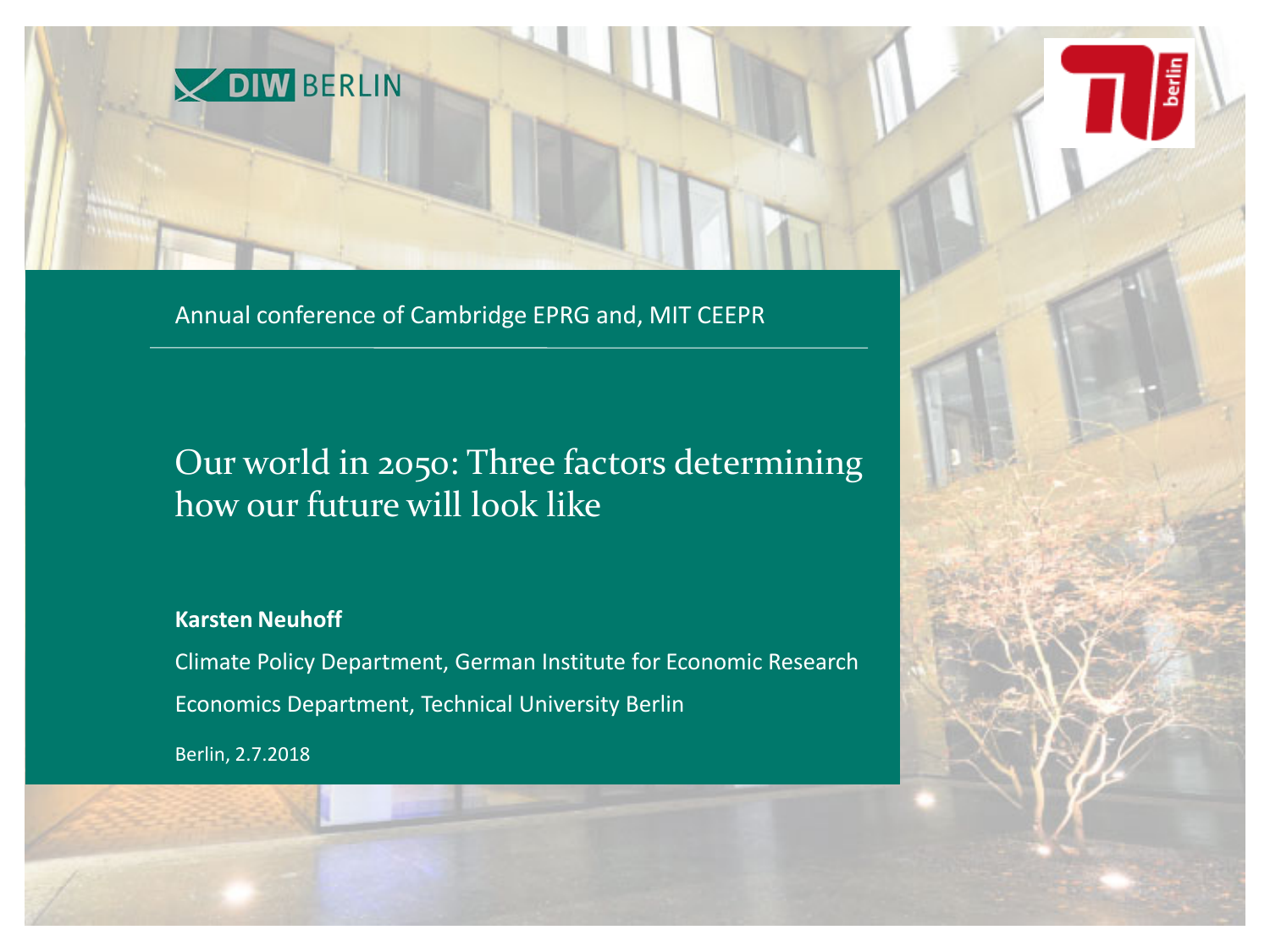# What can we learn from experience 90 years ago?



- If climate change triggers economic and social instability, then democratic structures are at risk and global tensions and wars are likely.
- Need to cooperate locally, nationally and internationally to
	- tackle climate change,
	- care for local jobs and local actors as foundation of democracies.
- History shows transformation can be faster than you think.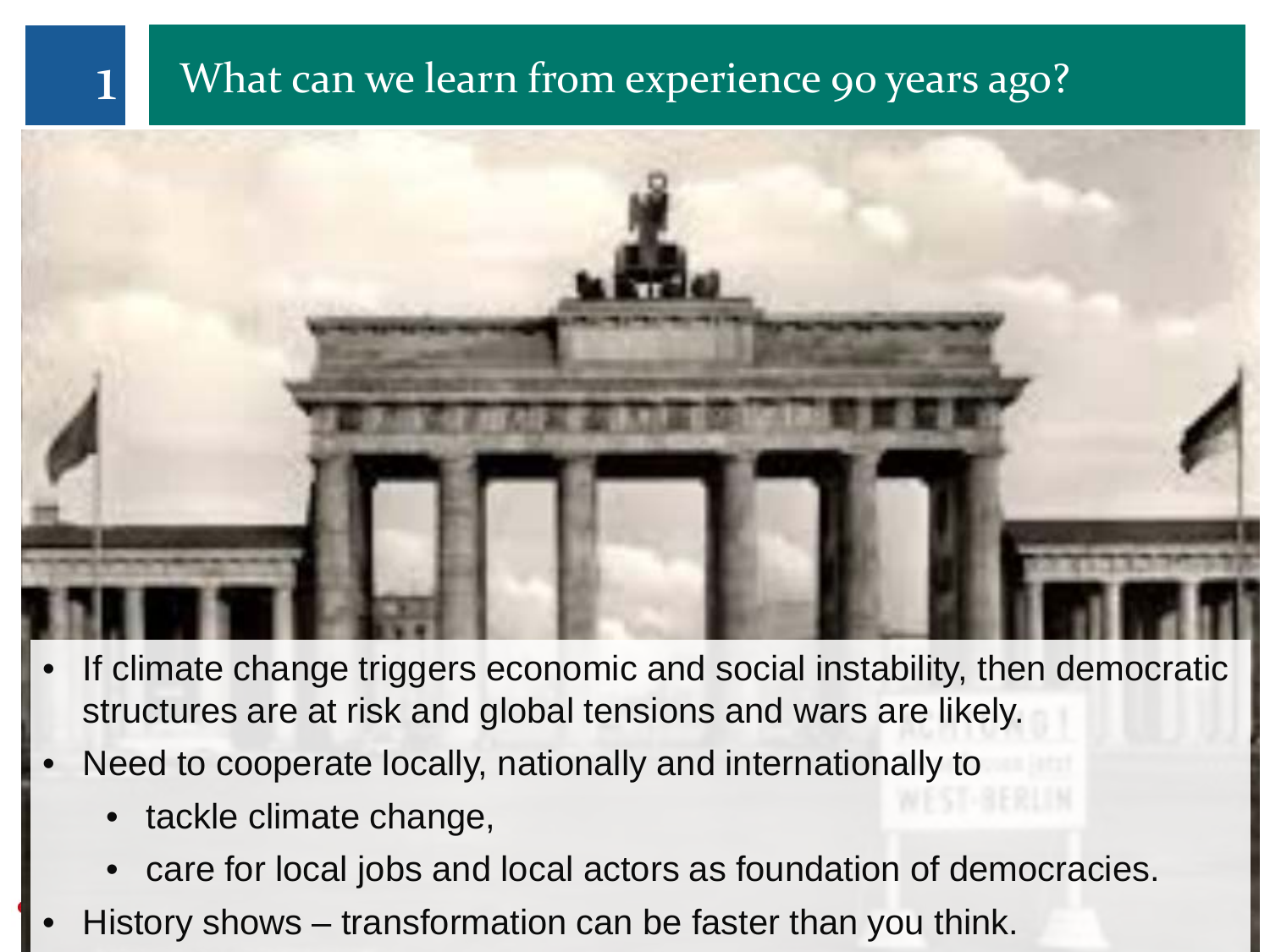# Important determinants for our future: I. Resource and energy efficiency

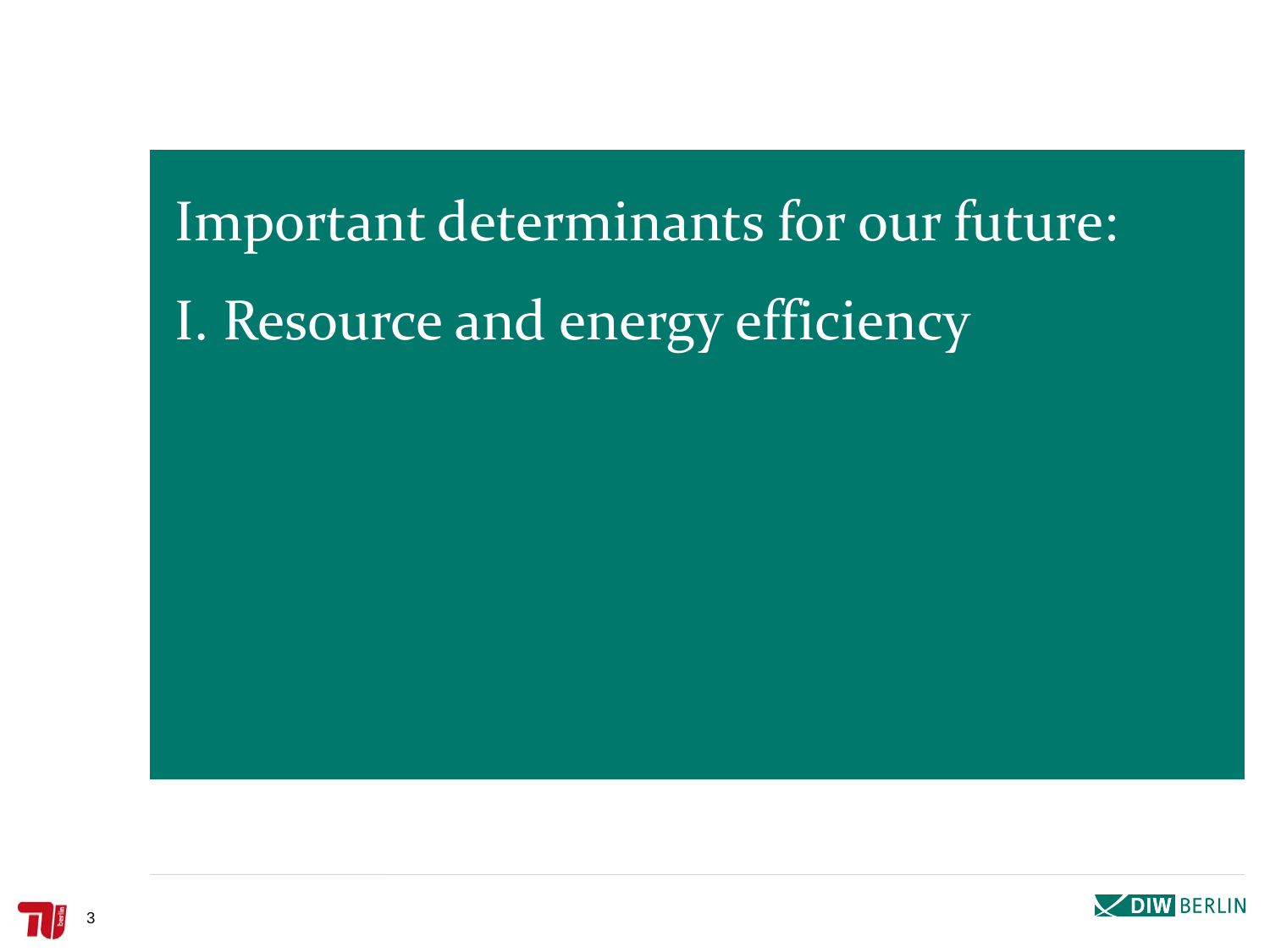Percentage contribution of various basic materials to global CO2 emissions





4 Source: Based on IEA ETP 2017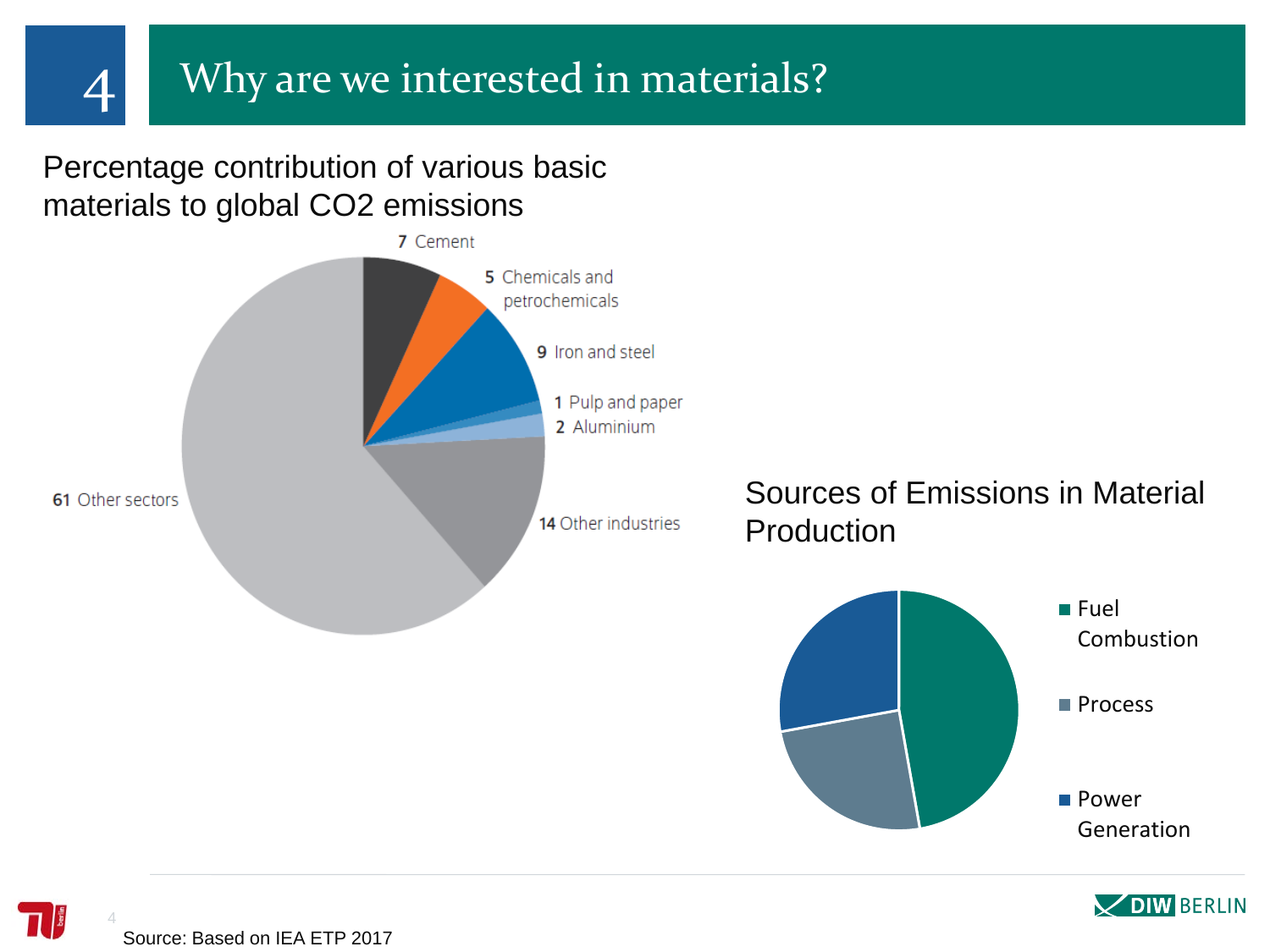

### Steel in Europe



Difficult to envisage that RE supply sufficies for clean material production, unless portfolio of demand side measures for use of materials successfull.



**DIW BERLIN**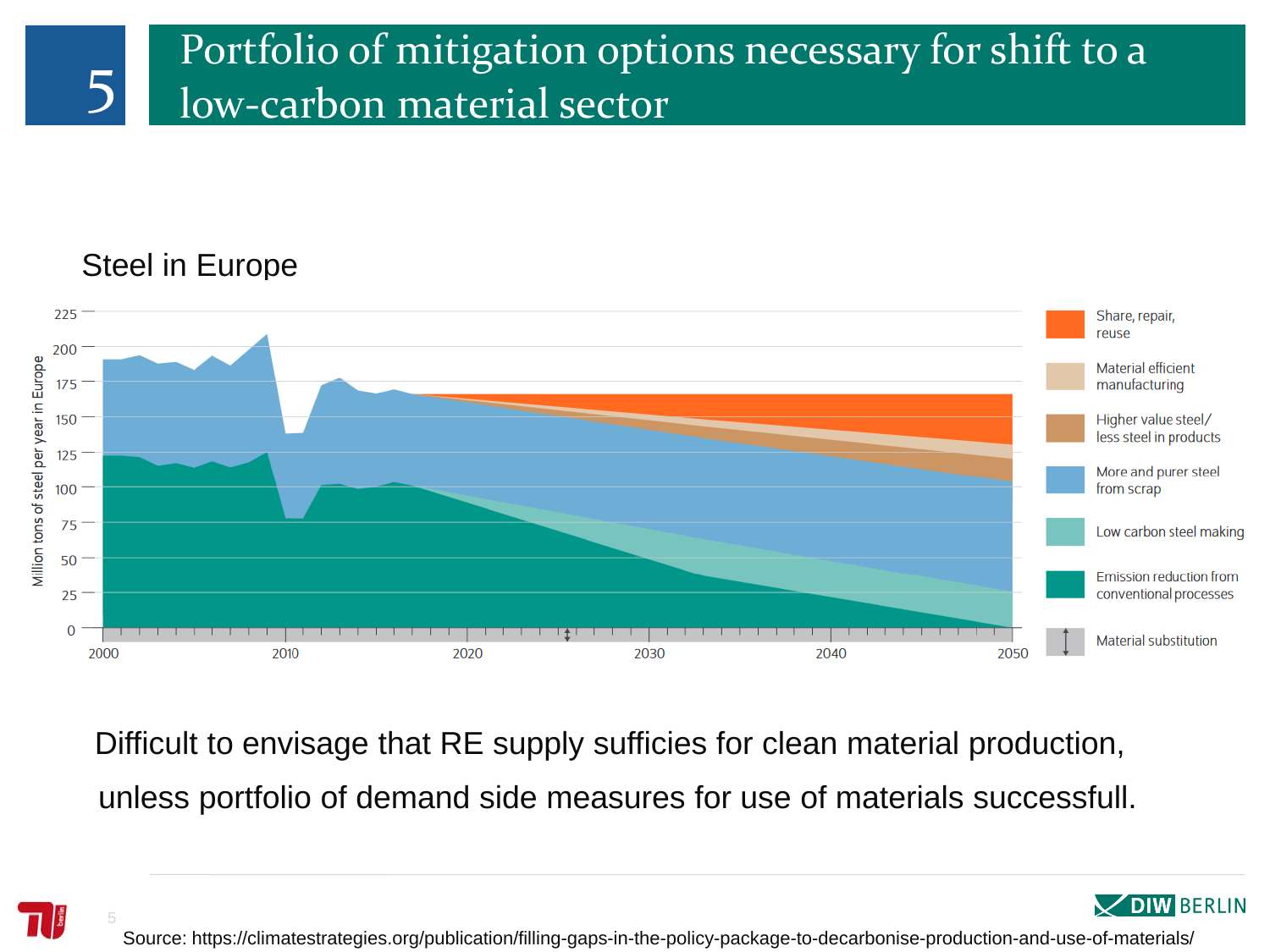

# $\begin{array}{|l|} \hline \text{Filling gaps in the policy package} \\\hline \text{to decarbonize Europe's materials sector} \end{array}$

| Mitigation<br>Option                                   | Gaps in policy package                                       | New / Extended policy<br>instrument to close gap                                     | Target                       |
|--------------------------------------------------------|--------------------------------------------------------------|--------------------------------------------------------------------------------------|------------------------------|
| Share, Repair,<br>Re-use<br>More and pure<br>recycling | 1. How to enhance<br>recycling?                              | - Ecodesign directive<br>- Extended producer<br>responsibility                       |                              |
| <b>Efficient</b><br>product                            |                                                              | - Green public                                                                       | Climate                      |
| <b>Efficient</b><br>manufacturing                      | 2. How to create<br>markets for climate<br>friendly options? | procurement funding<br>- Project based carbon                                        | Friendly<br><b>Materials</b> |
| <b>Material</b><br>substitution                        |                                                              | contracts<br>- Carbon charge on<br>materials                                         | Sector                       |
| Low-carbon<br>processes                                |                                                              |                                                                                      |                              |
| Conventional<br>processes                              | 3. How to make BAU not<br>a viable perspectiv?               | - ETS including a carbon<br>charge<br>- Emission intensity standard<br>for materials |                              |



Source: https://climatestrategies.org/publication/filling-gaps-in-the-policy-package-to-decarbonise-production-and-use-of-materials/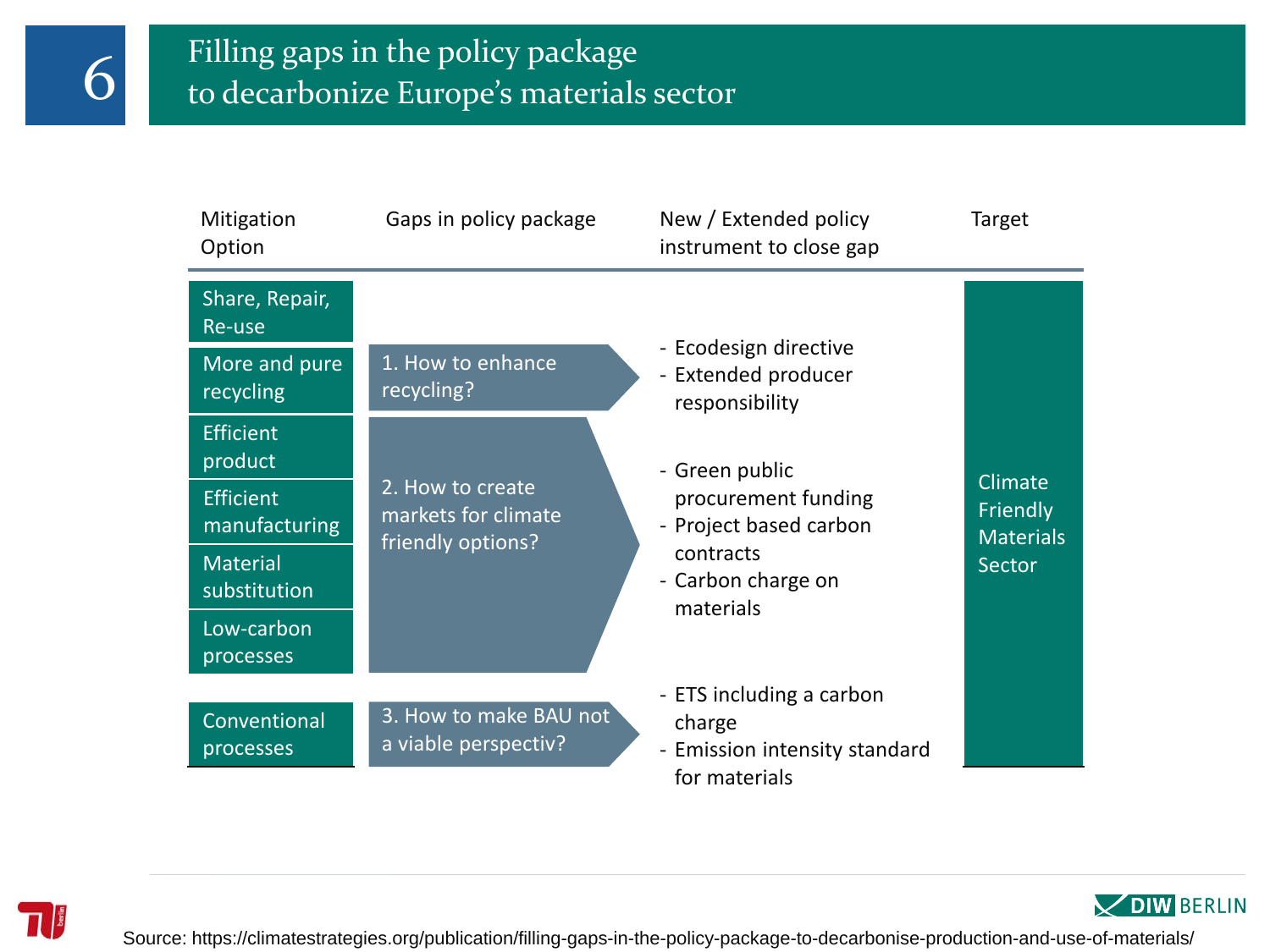# **Challenge:** Implementation of policy package

**One decisive factor:** National Climate Change Law, EU 2030

governance, to provide framework for policies in **all** sectors.



- Lack of demand side policies -> Tension on energy/resource markets
- Inconsistent picture for supply side
- -> Public R&D focused policy
- -> Investment limbo
- Successfull demand side policies
- -> Opportunities for local business
- Clarity on vision for supply side
- -> Puplic & private driven innovation
- -> Investment



7

7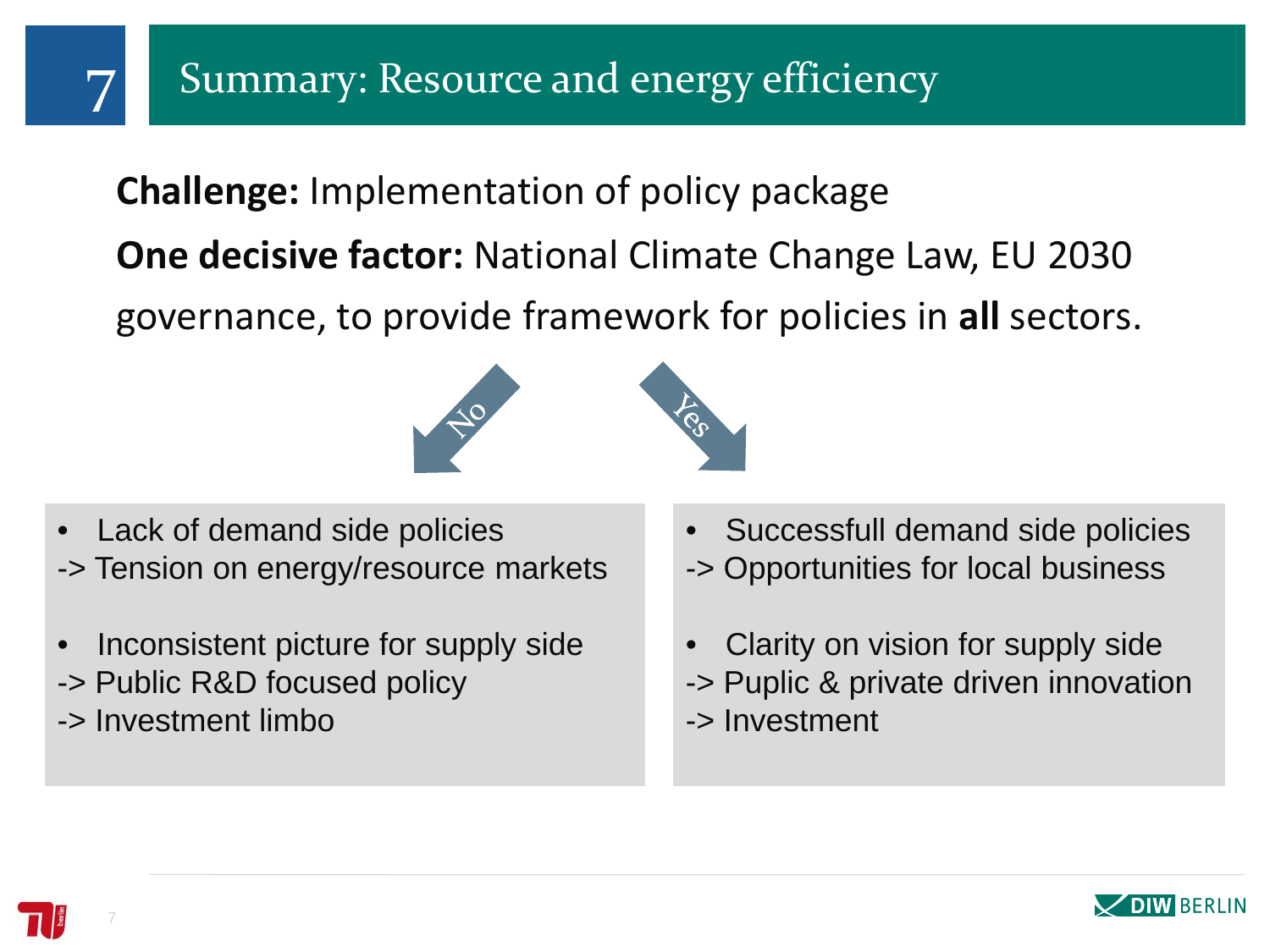# Important determinants for our future: II. System integration



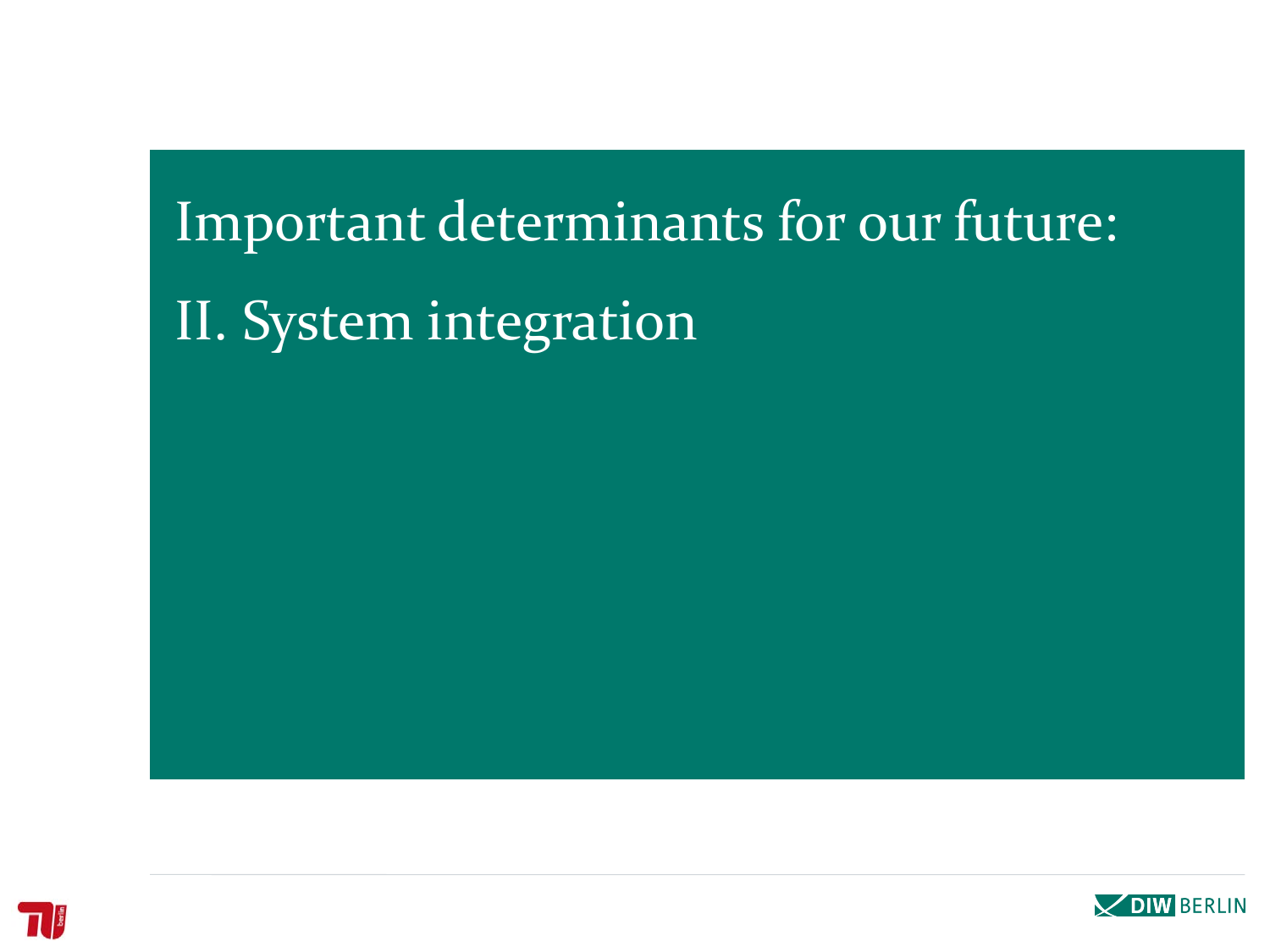8 Moving beyond today's electricity demand: Flexibility and efficiency for reliable, affordable, and climate friendly energy services

Size of areas proportional to primary input by energy carrier and sector



Based on AG Energiebilanzen (2016) **V DIW BERLIN**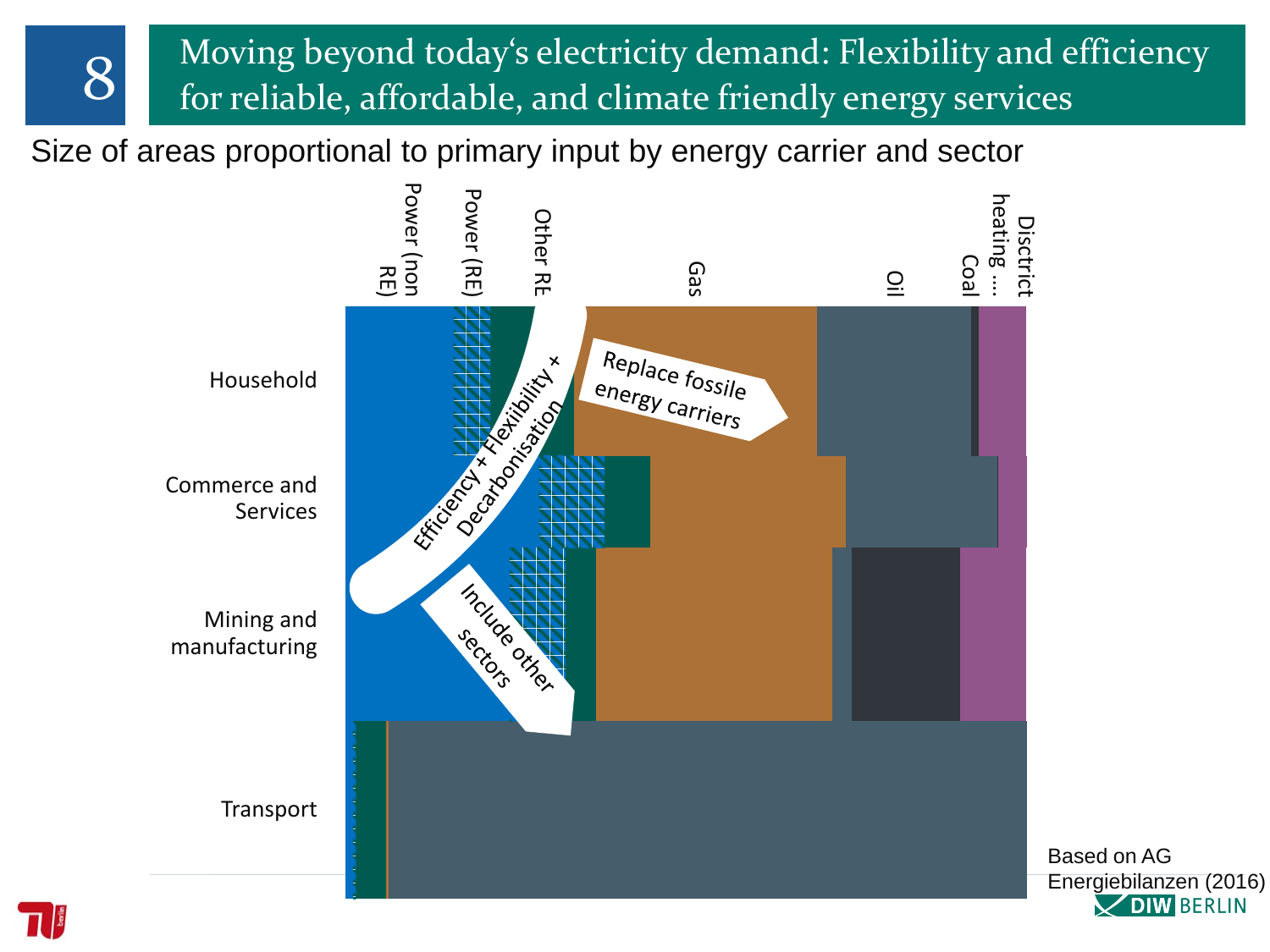- To replace conventional generation and meet extra needs
- Large potentials from e-mobilty, electric heating, industry
- •Unlocking potentials requires
	- •Tailored proposal & credibility to engage consumers
	- •Clear interface to distribution/transmission system
- Two scenarios:
	- Flexibility portfolio managed in centralised systems
	- •Customers offer flexibilty responding to local prices



10

9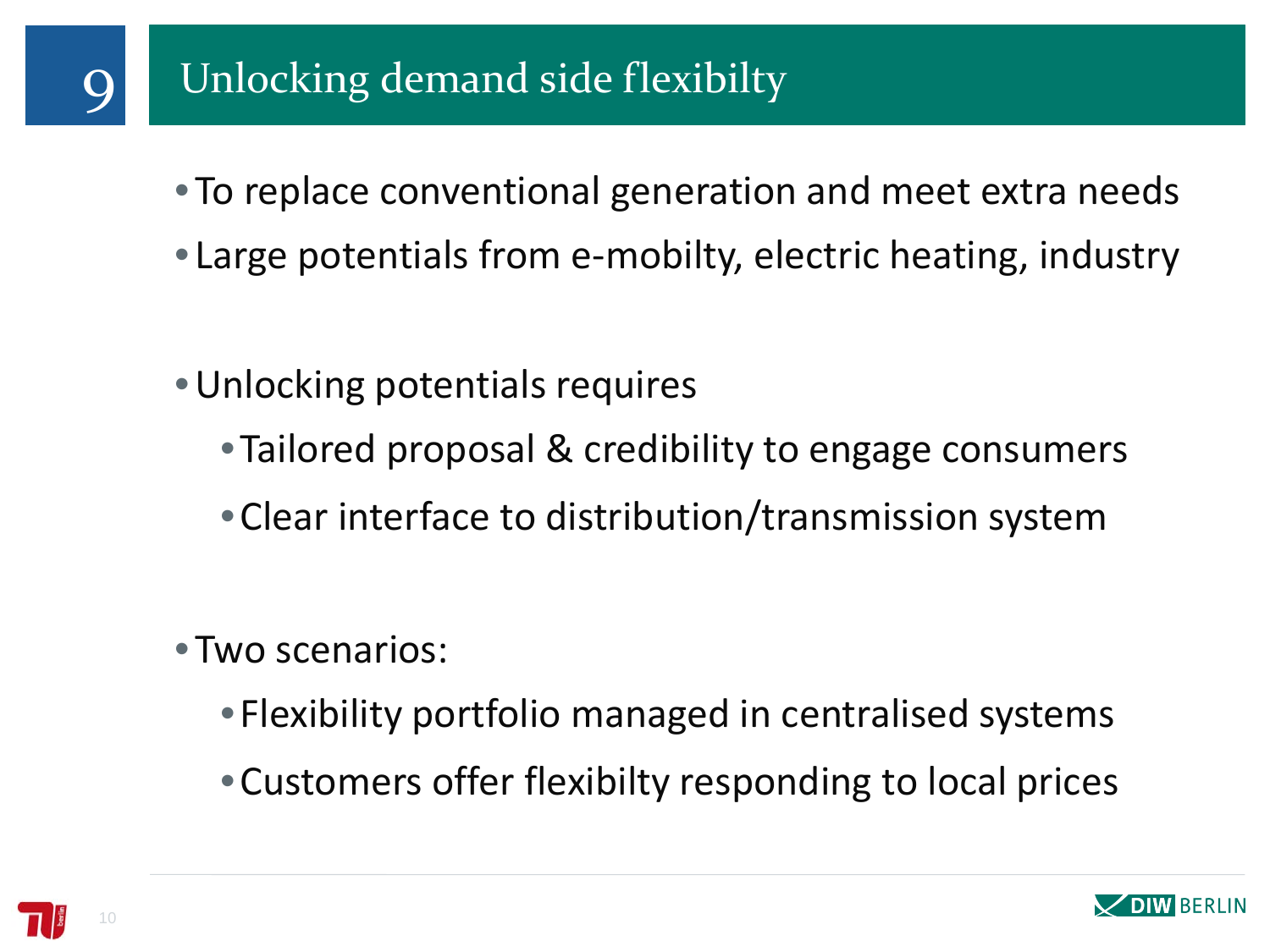**Challenge:** Create incentives for households and regional business to unlock flexibility potential

**One decisive factor:** Local prices



- Cloud-based flexibility control
- -> concentration of actors and data
- -> accelerated if used for re-dispatch
- -> lack of regional anchoring/jobs
- -> difficult to align with cyber security
- Tendency towards autarky
	- Households seek privacy
	- Physical linking of RE and Flex
- -> Failure to reach scale and efficiency
- Price based flexibility control
- -> standardised protocolls address cyber security and privacy risks
- -> value for system fully remunerated
- -> easy market entry for local actors
- -> tailored solutions unlock potentials



11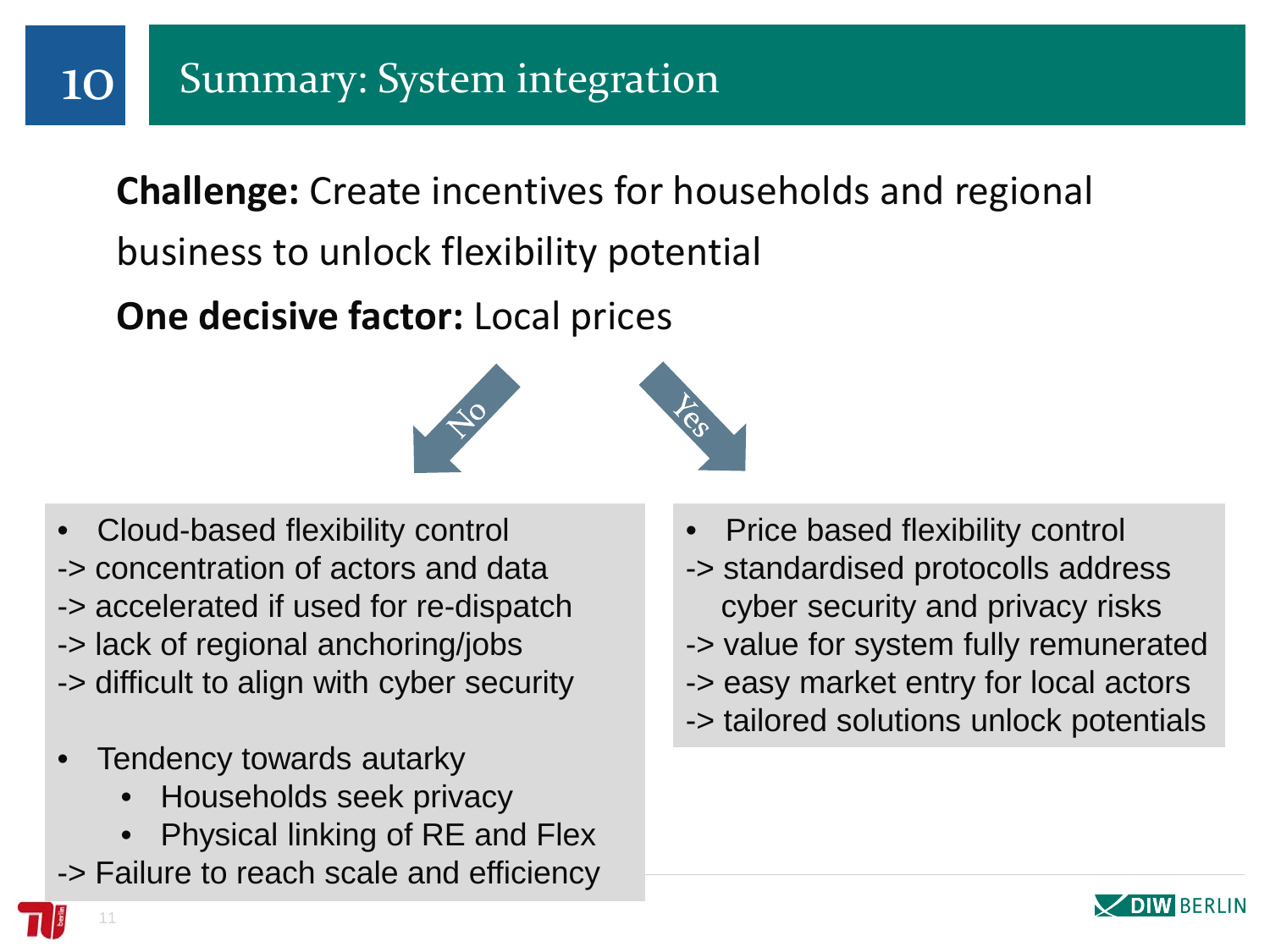# Important determinants for our future: III. Financing

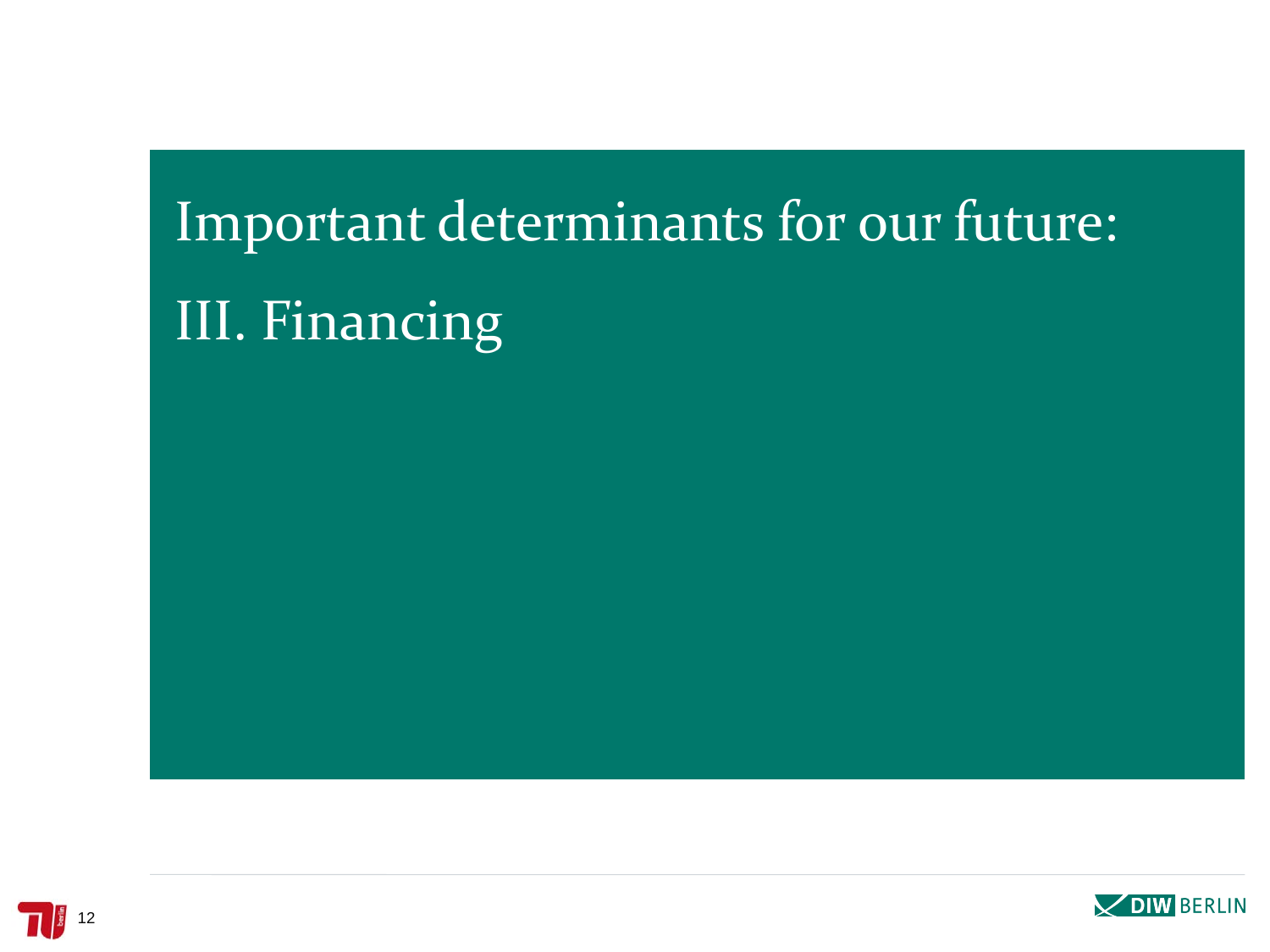# 11 Financing costs important for viability of wind and solar

Illustration excludes system costs





DIW Berlin Calculations based on BP Statistical Review of World Energy; Energy Statistics for the EU-28; Bundesverband Solarwirtschaft e. V.; IEA; European Wind Energy Association; Bundesamt für Wirtschaft und Ausfuhrkontrolle, first published in Energy Journal (2016)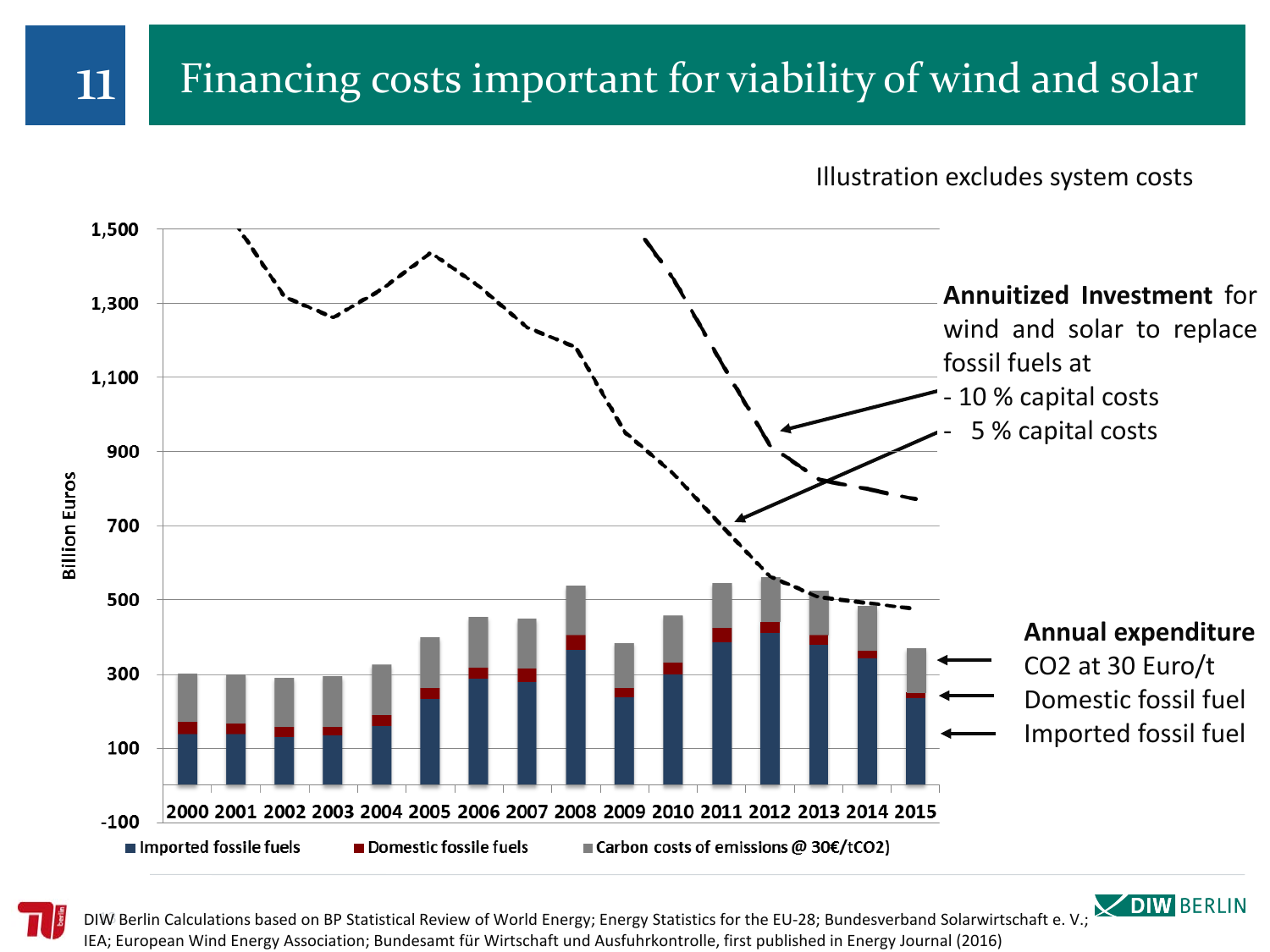# 12 If nothing changes all will change



Floating Premium: As technology costs decline optionality kicks in, floating premium offers less hedging, financing costs increase, total cost increase.

Without long-term hedging 30% cost increase from

- Project revenue risk (1)
- Liability in LT Contracts (2)

Matches overall assessment (3)



(1) Baringa (2013) PPAs for independent RE generators (3) Aurora Energy Research (2018), May & Neuhoff (2017) Financing power. (1) Diacore review (2) Standard & Poor's (2017): Key Credit Factors For The Regulated Utilities Industry,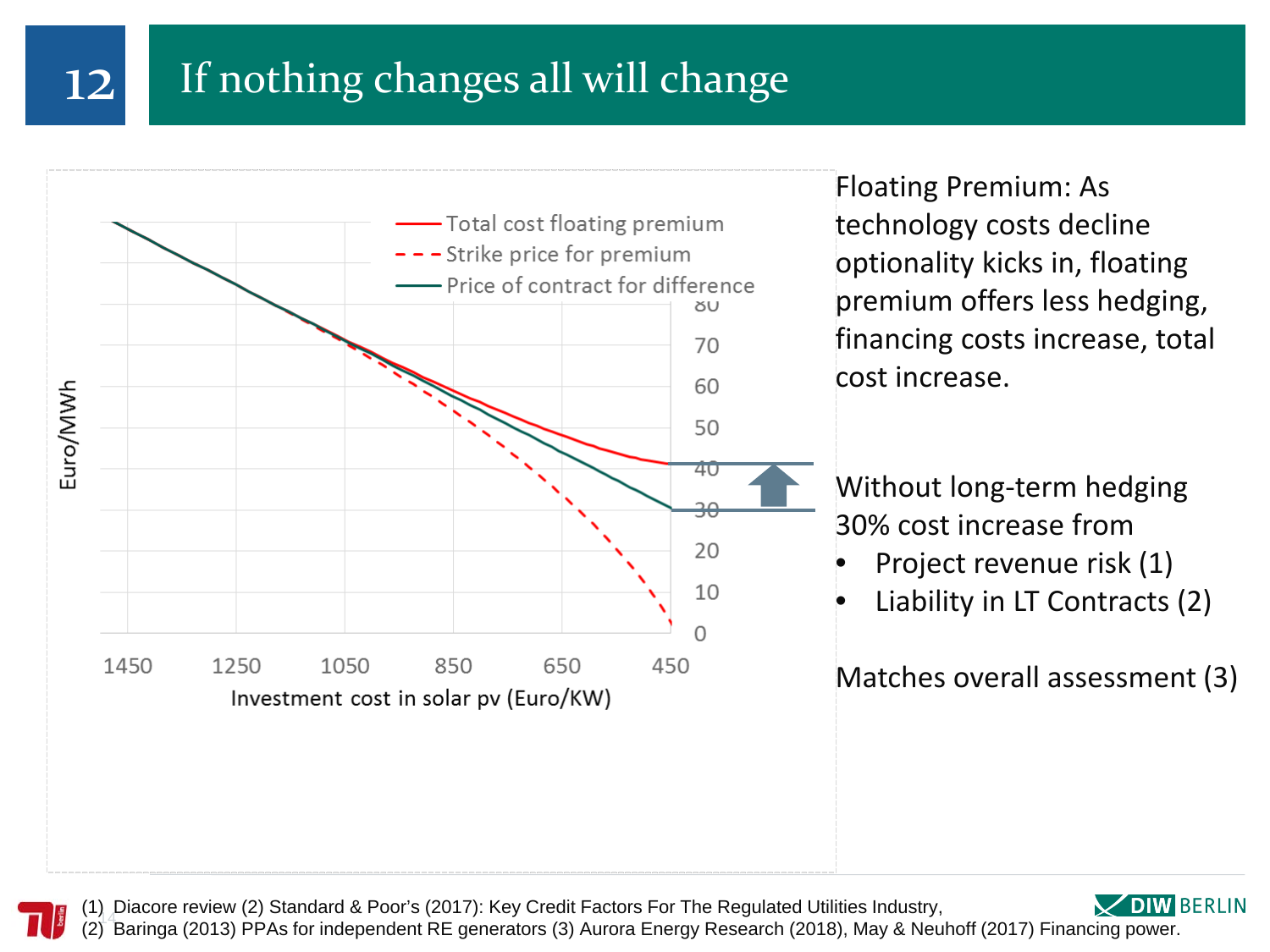

**Challenge:** Allow simple hedging to facilitate low-cost finance **One decisive factor:** Shift to contracts for difference



- Concentration of actors -> lack of local engagement and support -> insufficient capacity to realize projects
- Increase of cost to consumer (example Germany 2030 projection)\* Floating market premium: 0,8 billion Fixed market premium: 2,7 billion CO2 price only: 3,4 billion.
- -> Industry/HH less supportive for RE
- -> Speed of transition declines
- Multiple actors compete
- -> improves projects/technologies
- -> realisation of deployment targets
- Consumers fully benefit from cost RE reductions
- -> accelerate electrification
- -> accelerate speed of transition